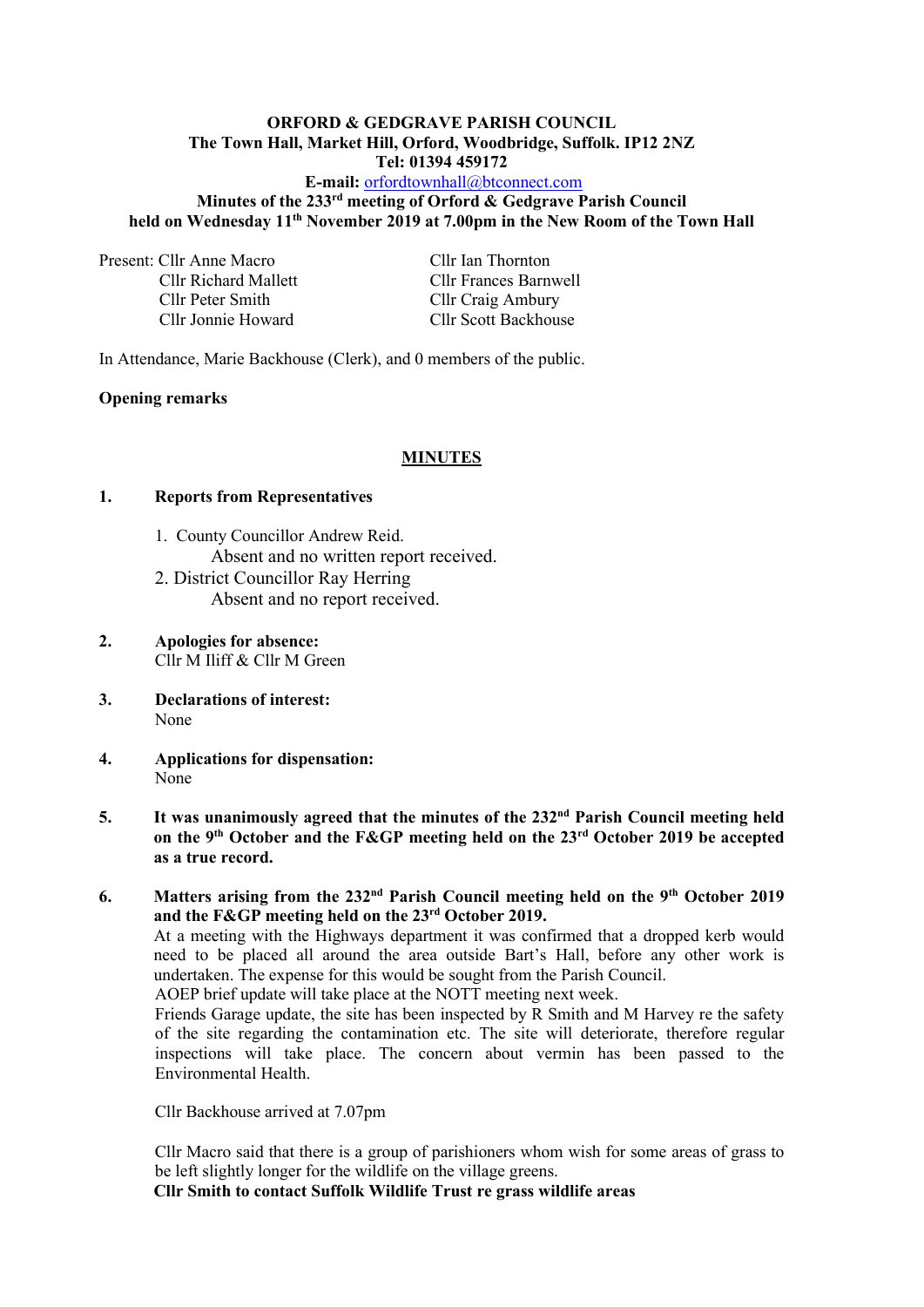#### **7. Contributions by members of the public.** None

## **8. Finance**

8.1 The Council received, noted and approved the cheques and balances from 1<sup>st</sup> October – 31 st October 2019.

8.2 The Council received, noted and approved the budget for 2020/21 as recommended by the F&GP Committee. Cllr Thonton proposed the Budget for 2020/21 be accepted, this was seconded by Cllr Smith and agreed by all.

8.3 The Council received and noted the recommendation to keep the precept at the same amount the next financial year. Cllr Thornton proposed that we keep the precept at £28,000, this was seconded by Cllr Smith and agreed by all.

# **9. Planning**

# **DC/19/4106/FUL & 4107/LBC – 114 Church Street, Orford, IP12 2LL**

This was a request to demolish the garage and replace. Refurbishment of adjacent Summerhouse studio. Change of use of part of garage to ancillary accommodation. Cllr Howard commented that he had looked at the plans and the possibility is that they may combine the summerhouse to the garage to make one building. The Parish Council are very concerned by the vehicle access and adequate parking, also the skips and the builder's vehicles.

# **DC/19/4258/FUL – Pettistree, Castle Green, Orford, IP12 2NF**

This was a request for a proposed extension and extensive internal and external alterations to an existing dwelling.

Cllr Howard and Cllr Macro have visited the site and spoken to the owners. Cllr Howard said that this is to become the full-time accommodation for the family. The new property is to be mostly a single storey building with one area being a second floor for a view of the river. The owners have purchased a small piece of a neighbouring garden to use for builder's vans and materials. This means that they would ask for the use of the allotment track rather that taking vehicles across the Castle Green, Contact would need to be made with the NOTT to ask for permission, this would involve removing part of the hedge.

The Parish council had no objection to this application but would comment about the builder's vans and skips.

# **DC/19/4103/LBC – 20 High Street, Orford, IP12 2NW**

This was a request for listed building consent for a rear extension. Cllr Howard said that this is a thatched property, and they propose to have a single

storey extension in the garden.

The Parish Council had no objection to this proposal but wished to comment about the skips and builder's vans.

# **Other notifications:**

2 tree applications have been received, it was agreed by all the Councillors that Cllr Mallett should look at the tress and contact the Clerk with a response.

# **10. Parish Council Business: -**

# **(1) Adoption of Standing Orders**

All Councillors received an email with the Standing Orders on. They noted these and all agreed to adopt the Standing Orders.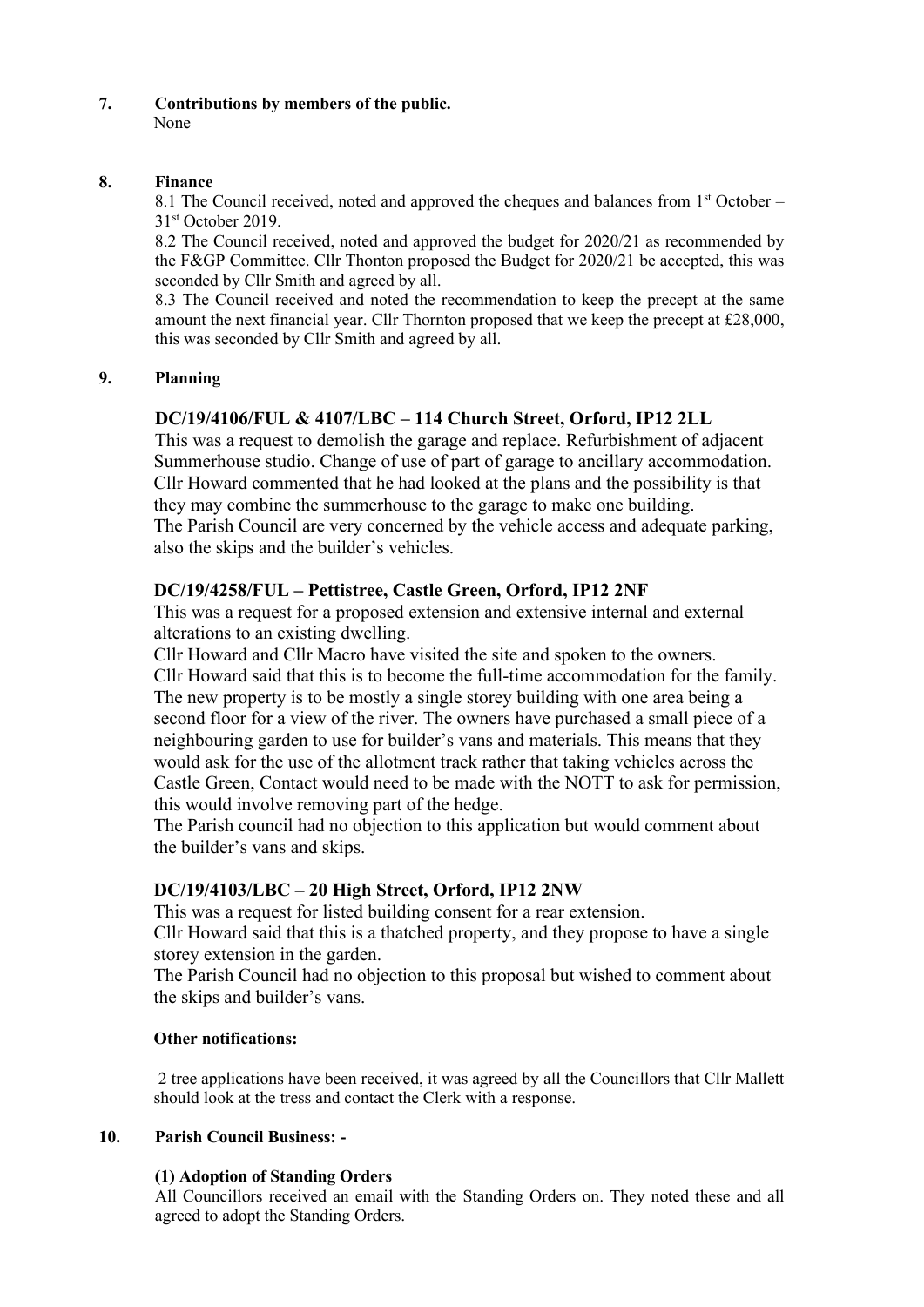## **(2) Co-option of a Councillor**

Cllr A Macro read out an application from a candidate wishing to join the Council. This application was fully considered by the Council; it was proposed that Gary Wingrove was appointed, and this was passed unanimously.

#### **Clerk to write to Gary Wingrove**

#### **(3) Christmas Tree/Carol Service**

Cllr Macro said that she had received notification from Judith Golder concerning the cost of the Christmas Trees this year – the PC tree would be  $£83 + VAT$ , and the NOTT tree would be £65 + VAT. It was agreed by all to purchase both trees. It was also agreed to ask the shop owner if the PC tree lights could be plugged into her electricity.

The date of the Carol Service outside the shop is on the 22<sup>nd</sup> December at 6.30pm.

#### **(4) Councillor Training**

Cllr Macro reported that we have contacted SALC who would be willing to undertake an evening Councillor training session. The Councillors need to suggest a date and reply to SALC. All agreed to ask for the 4<sup>th</sup> December 2019.

#### **(5) Figg's Shelter**

Cllr Macro said that she had been to look at the shelter and it seems that it just requires a repaint. Cllr Thornton and Cllr Howard said that they both have some spare paint that could be used in the shelter. It was agreed to ask Mr Backhouse if he could paint the inside of the shelter using the spare paint.

#### **(6) Meeting with Highways**

Cllr Macro said that they had met with a representative from the Highway's Department who confirmed that the new traffic regulations would not cost the PC any money. The white line at the end of the footpath in Ferry Road is to be funded by Andrew Reid. The area outside Bart's Hall will require dropped kerbs all the way round and then covering with a suitable material.

The Clerk commented that the traffic outside the school at 3pm was quite hectic. Cars parked in the bus stop, so the bus is unable to park in the correct place. Cars parked on the village green near the village sign etc. All Councillors agreed to contact the school to ask the parents to be considerate when parking.

#### **(7) Friends Garage**

See matters arising.

#### **(8) Sign near the shop**

Cllr Smith reported that he had spoken to the shop manager concerning an accident that took place between a member of the public and a delivery vehicle. The member of the public was unhurt, but it could have been a small child. They have asked if a sign may be placed on the village green to say no parking, deliveries only.

After some discussion it was agreed to replace a bollard at the road end of the hard standing. A key would be given to the shop so that they may raise and lower the bollard when needed, the spare keys would remain in the office. Cllr Macro agreed to talk to neighbour regarding this to ensure he would agree with this suggestion.

#### **(9) Play area fence.**

Cllr Macro read out 4 quotes from various companies for replacing the fence around the play area with a metal fence. The cheapest quote was for £8,650 inc VAT. It was agreed by all that funding would need to be sourced for this.

Cllr Smith and Cllr Macro to locate suitable sources of funding.

#### **(10) Pump Area**